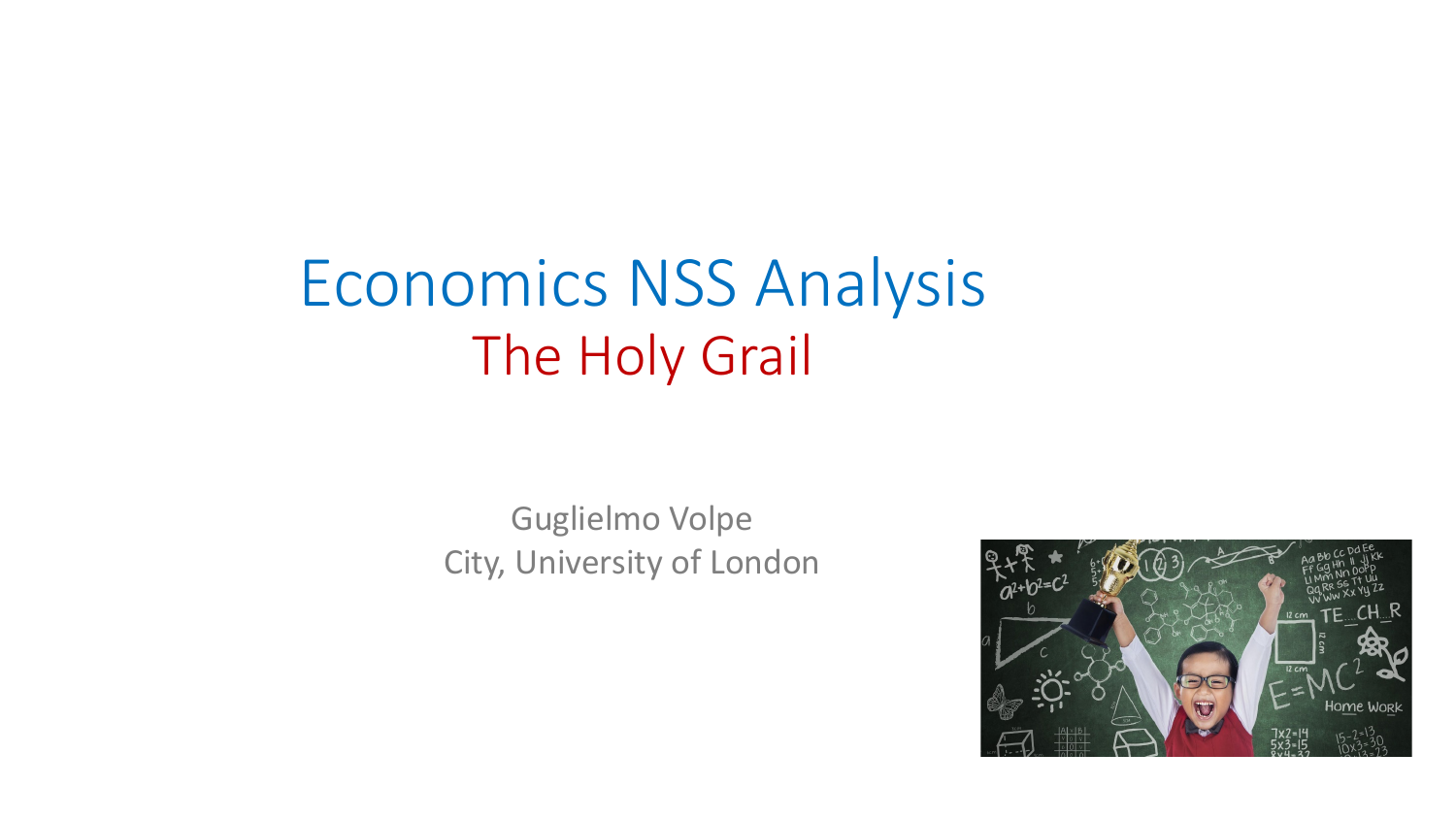# Plan

- Economics Network NSS analysis (with a big thank you to Dunli Li (UCL) and Judith Shapiro (LSE))
- A panel data analysis of Economics NSS results
	- 2007-2016
	- 2017-2021
	- Very Happy students
	- Unhappy students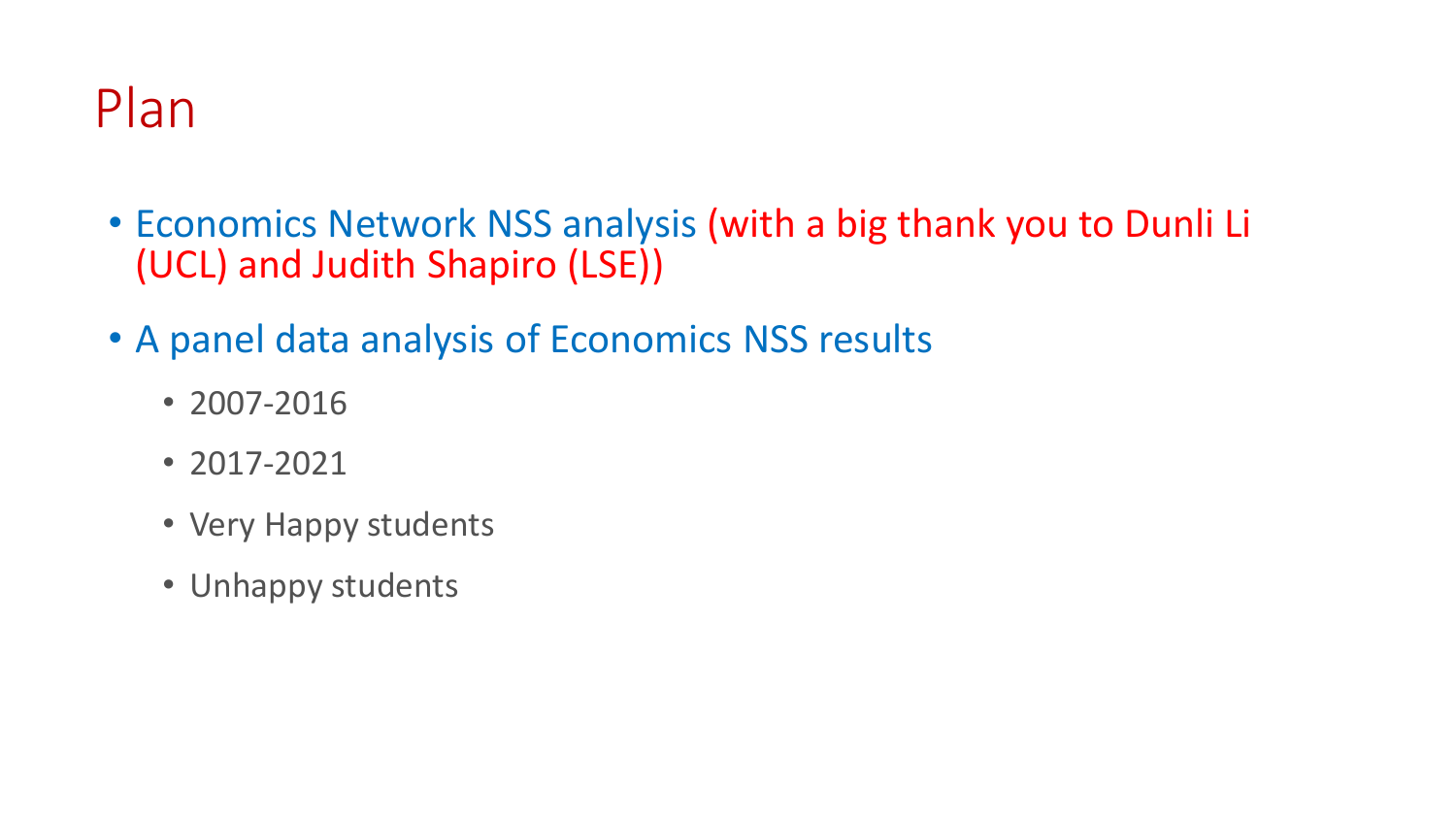# Teaching on my Course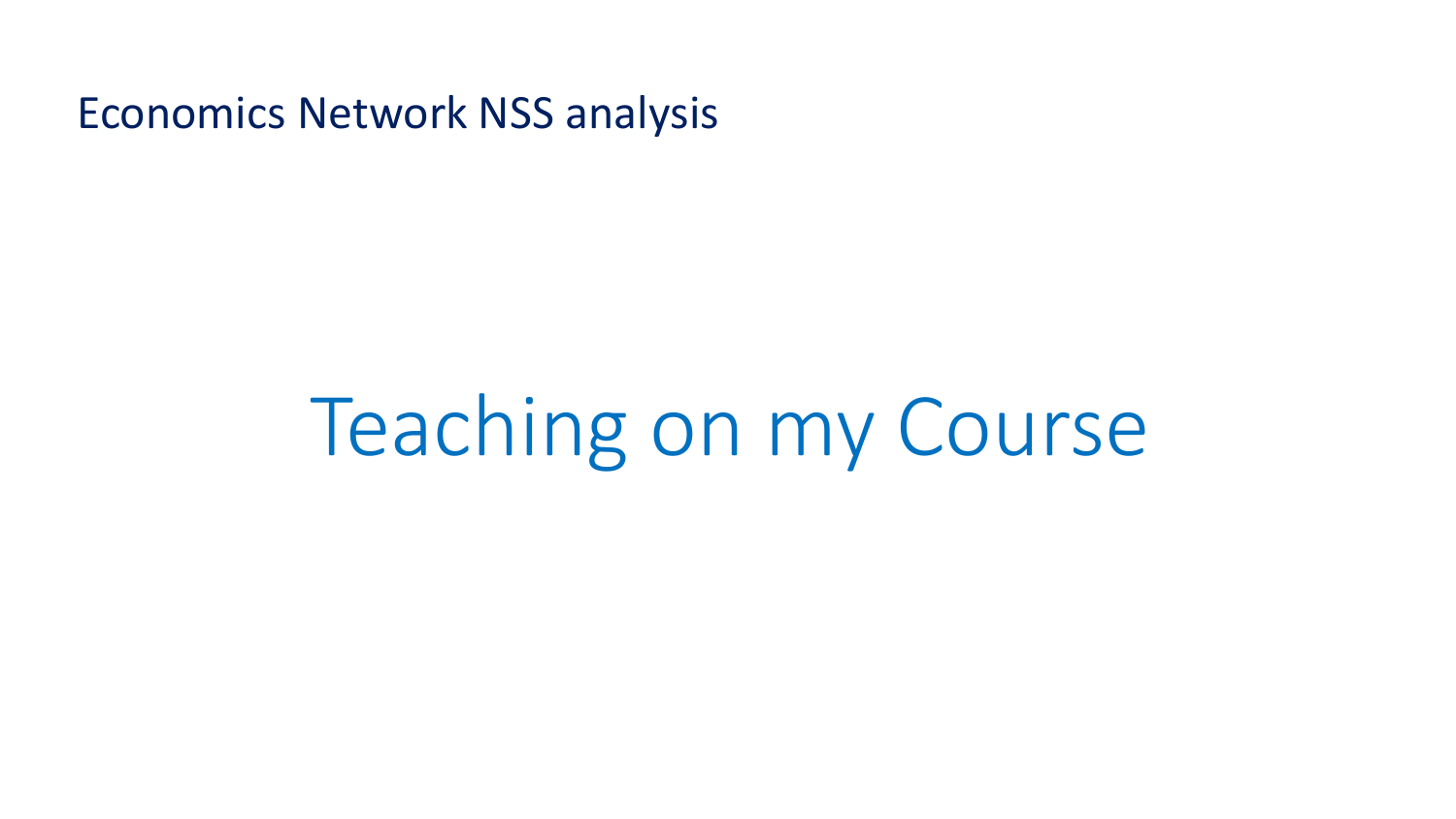### Q1. Staff Are Good at Explaining Things



### Q3. The Course is Intellectually Stimulating



Q2. Staff Have Made the Subject Interesting



### Q4. My Course Has Challenged me to Achieve My Best Work

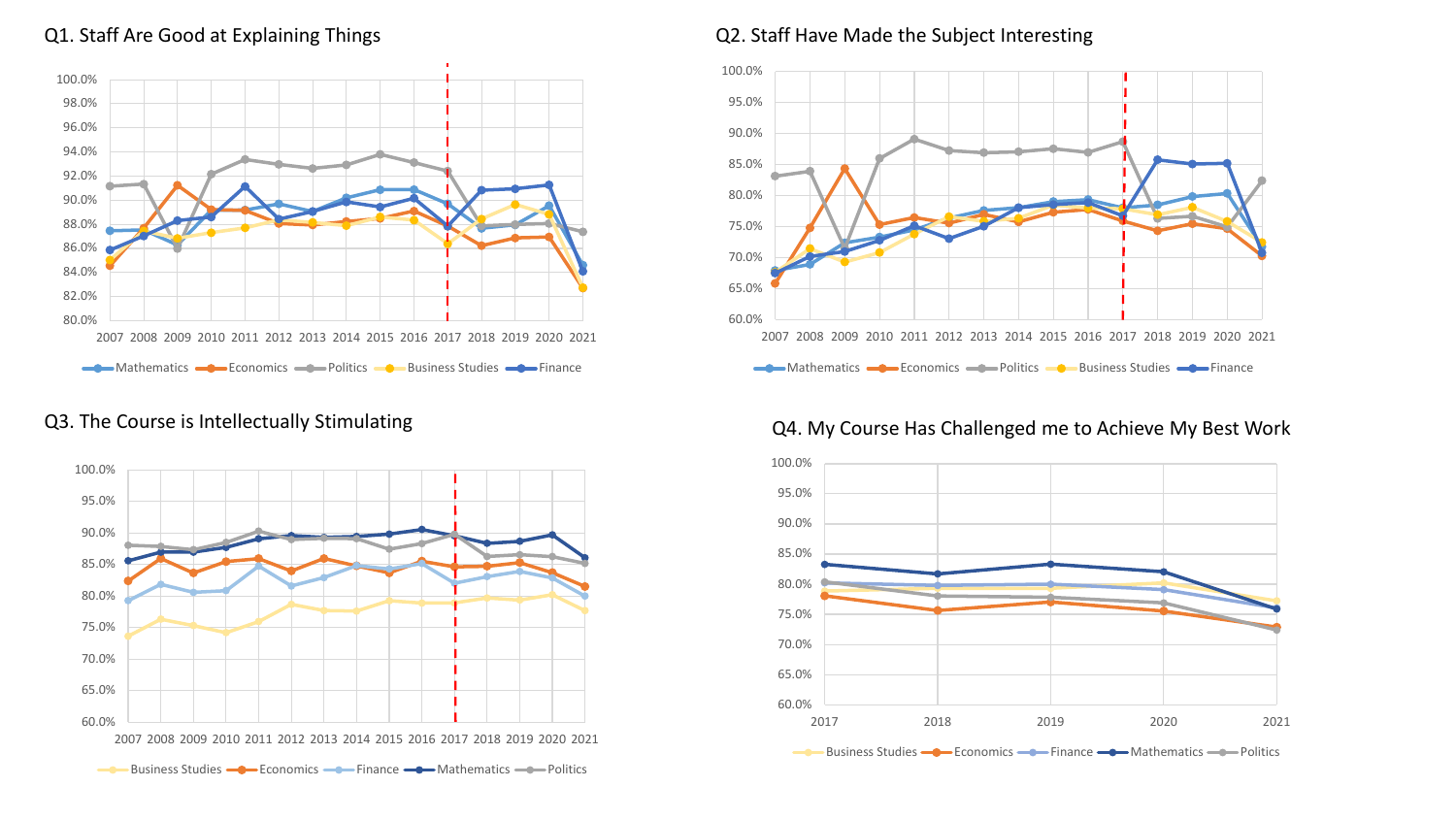# Learning Opportunities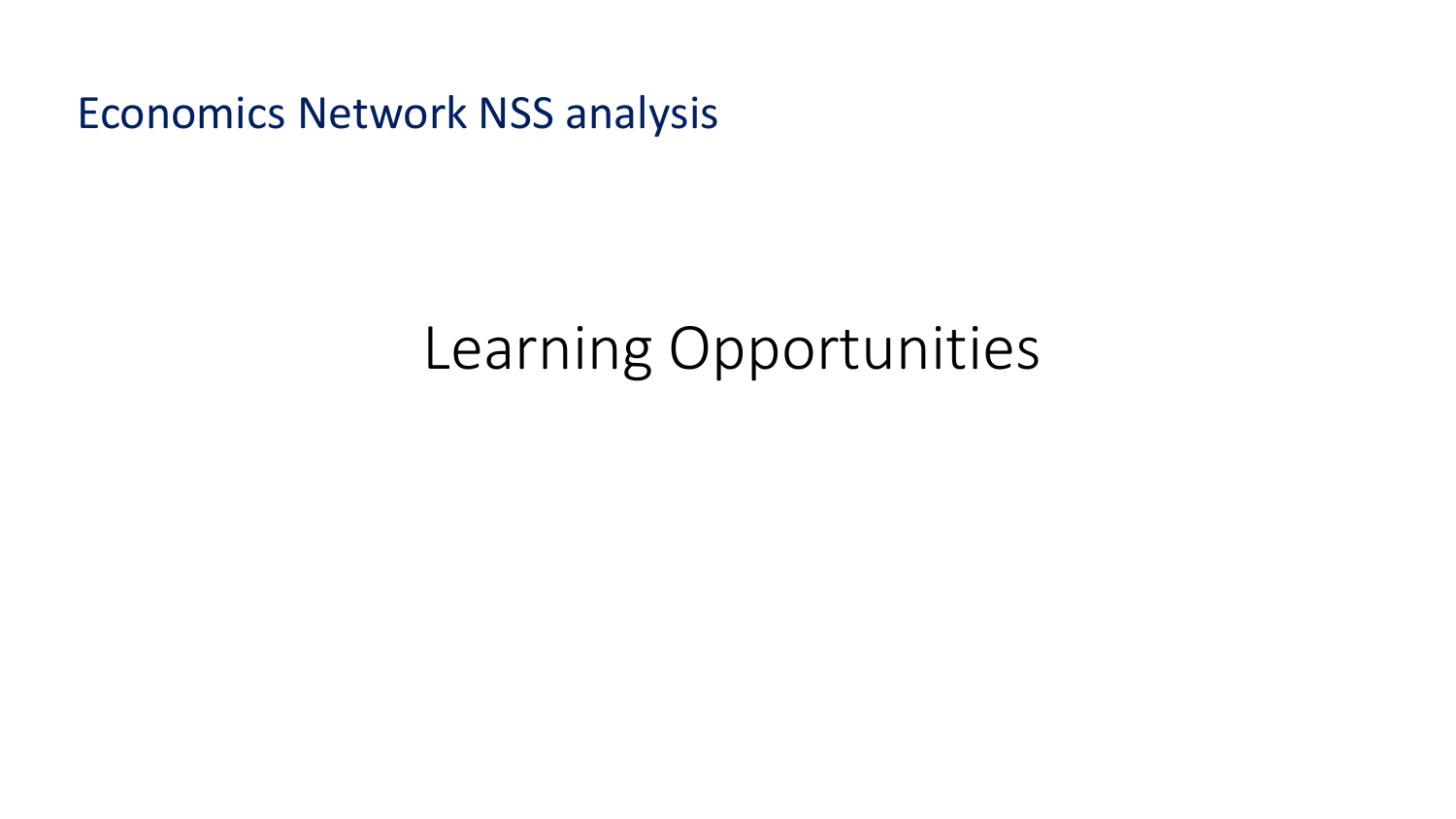

Q5. My course has provided me with opportunities to explore ideas or concepts in depth

Q6. My course has provided me with opportunities to bring information and ideas together from different topics.



60.0% 65.0% 70.0% 75.0% 80.0% 85.0% 90.0% 95.0% 100.0% 2017 2018 2019 2020 2021 Business Studies  $\longrightarrow$  Economics  $\longrightarrow$  Finance  $\longrightarrow$  Mathematics  $\longrightarrow$  Politics

Q7. My course has provided me with opportunities to apply what I have learnt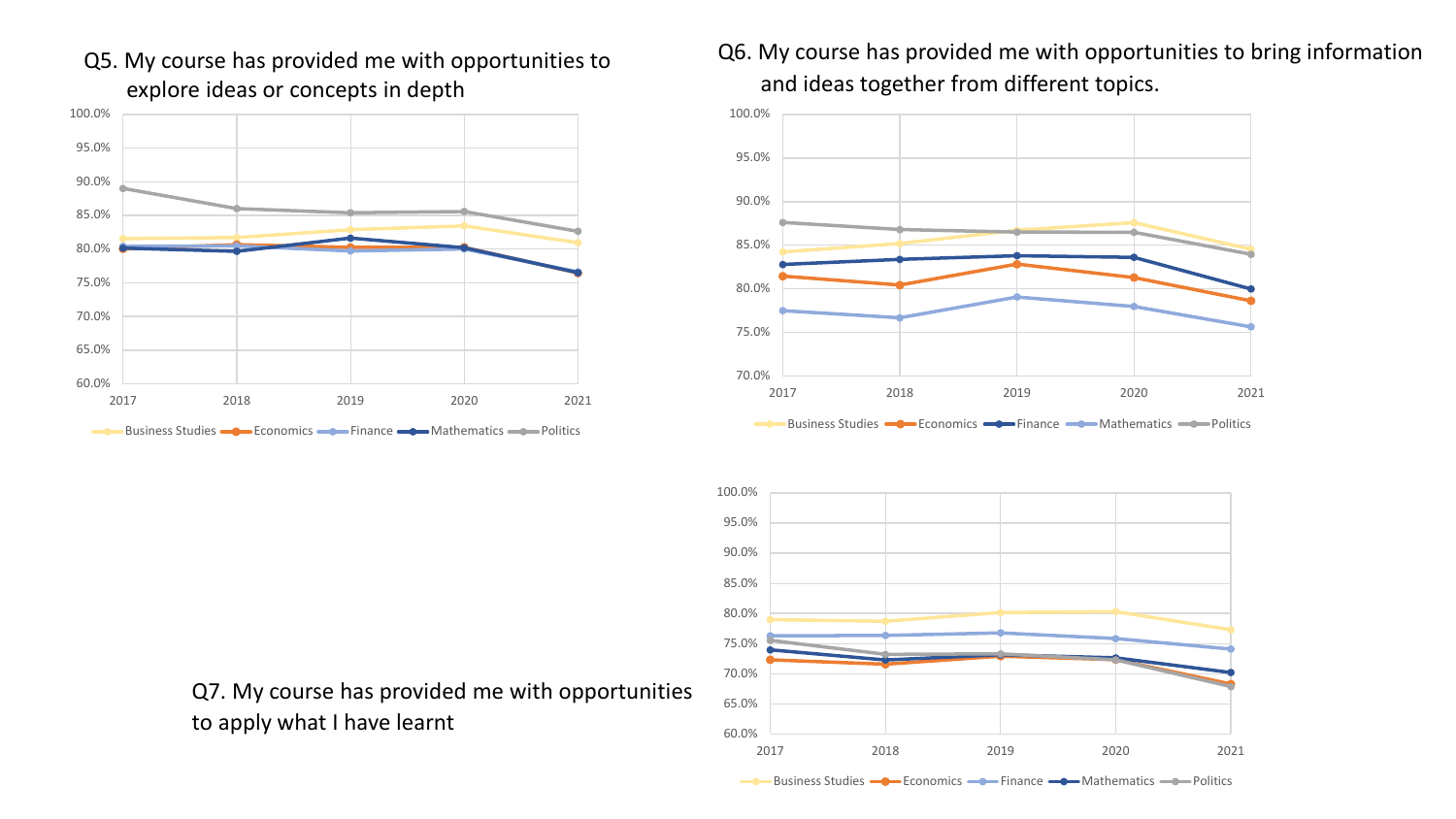# Assessment and Feedback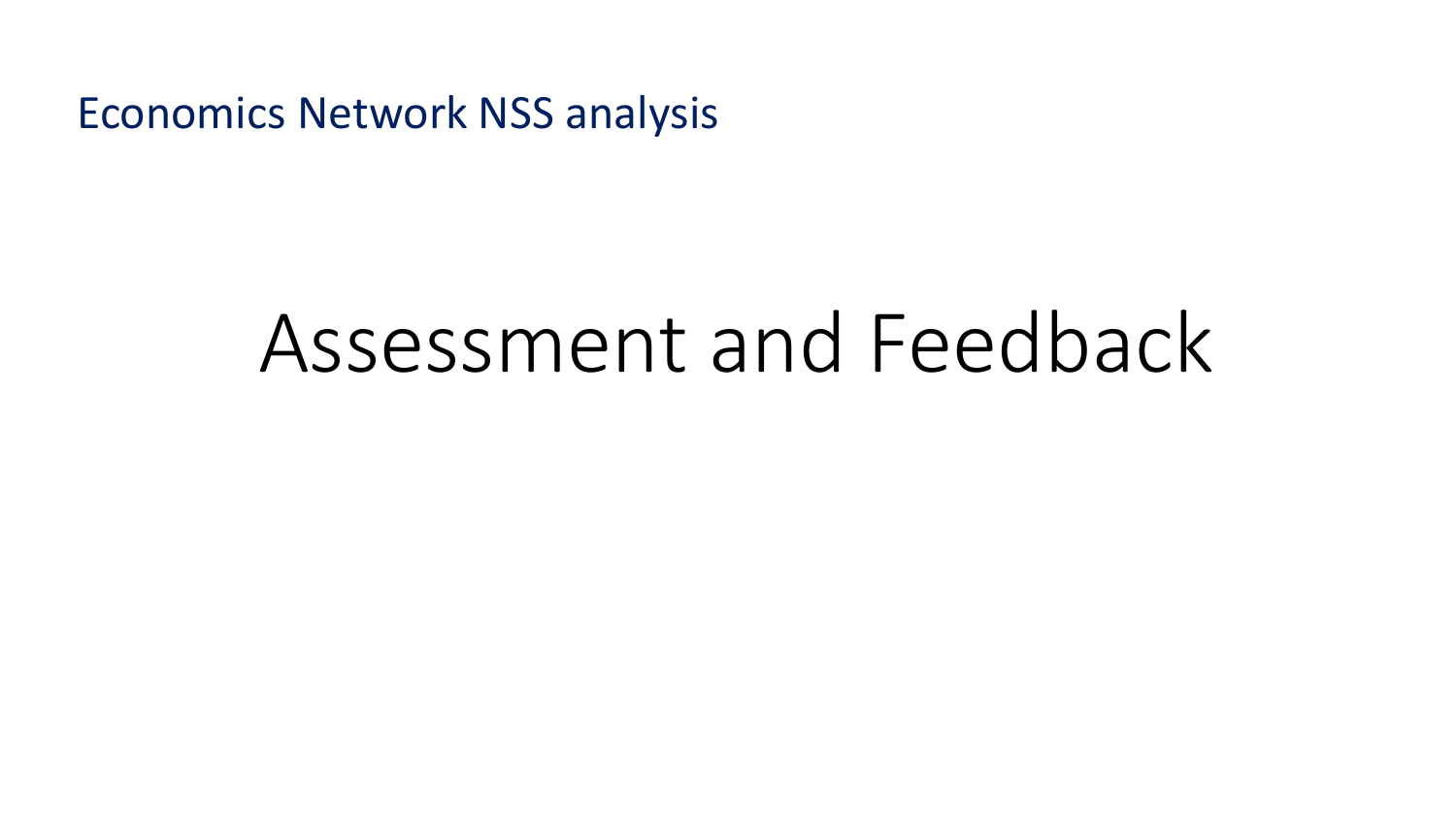

### Q8. The criteria used in marking have been clear in advance Q9. Marking and assessment has been fair







## Q10 Feedback on my work has been timely and all thave received helpful comments on my work

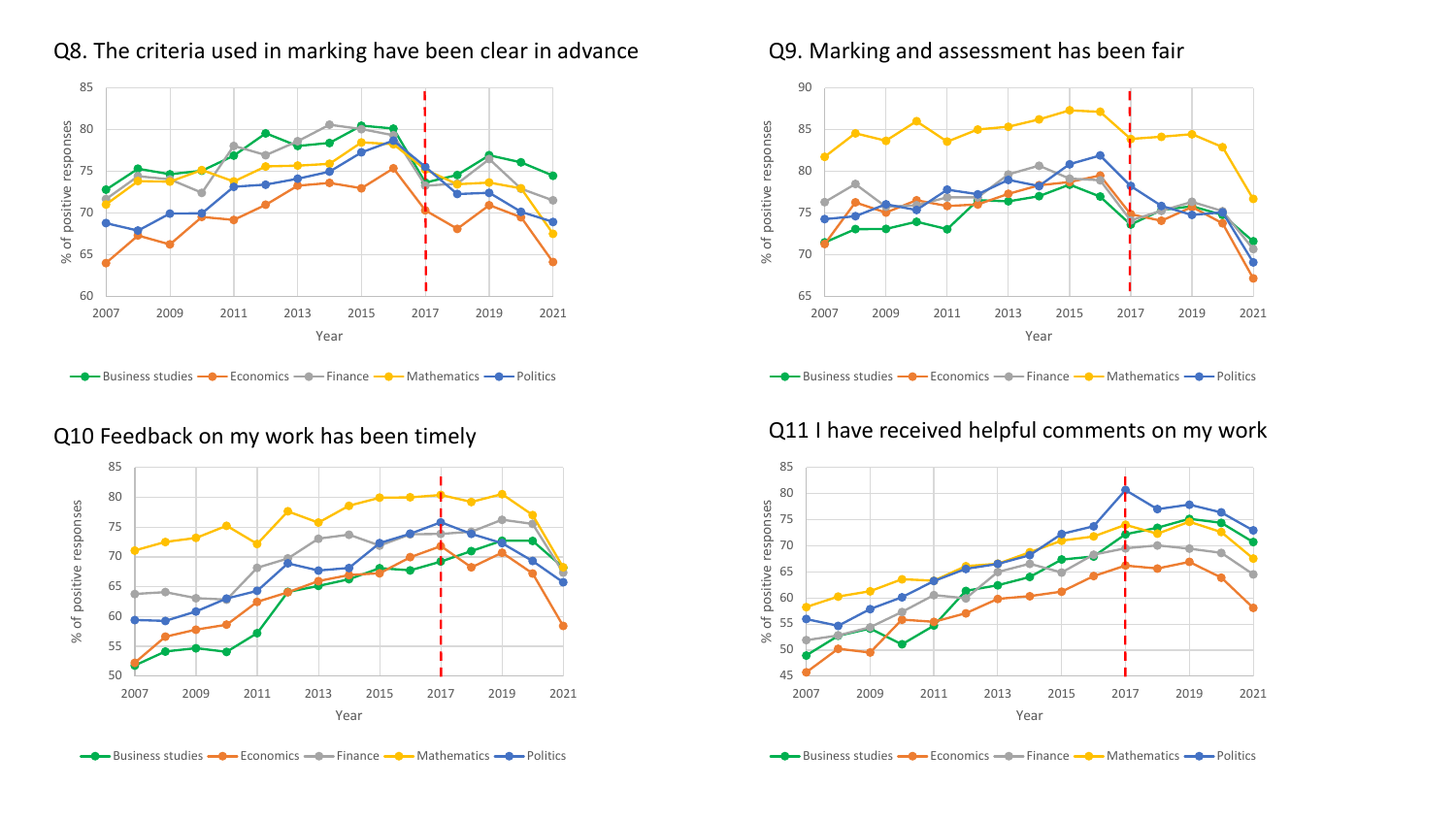# Academic Support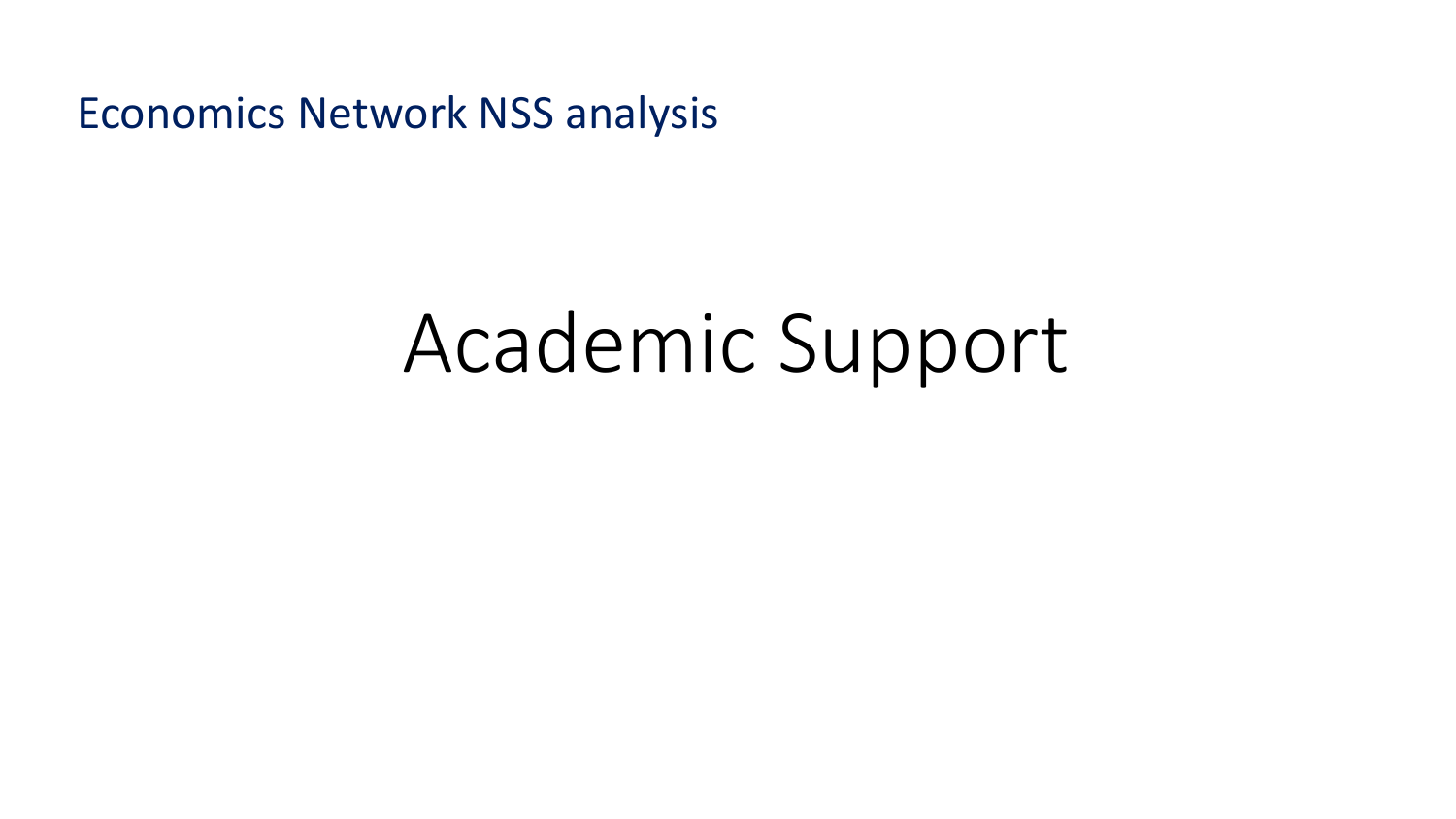

Q12. I have been able to contact staff when I needed to **Q13. I have received sufficient advice and guidance in relation to my course** 



### **Business studies - Conomics - Conomics - Conomics** - Mathematics - Politics

### Q14. Good advice was available when I needed to make study choices on my course

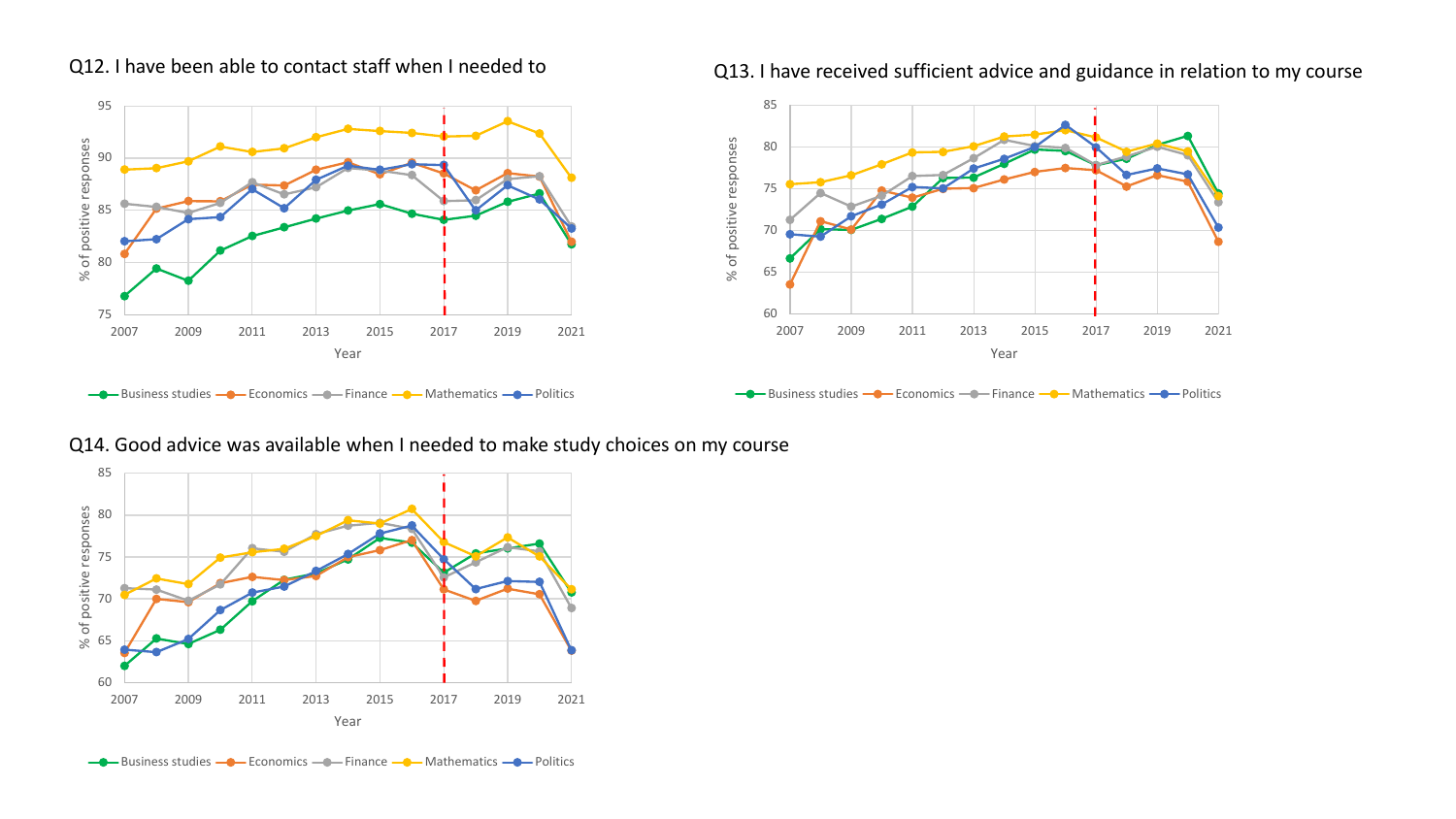# Organisation and Management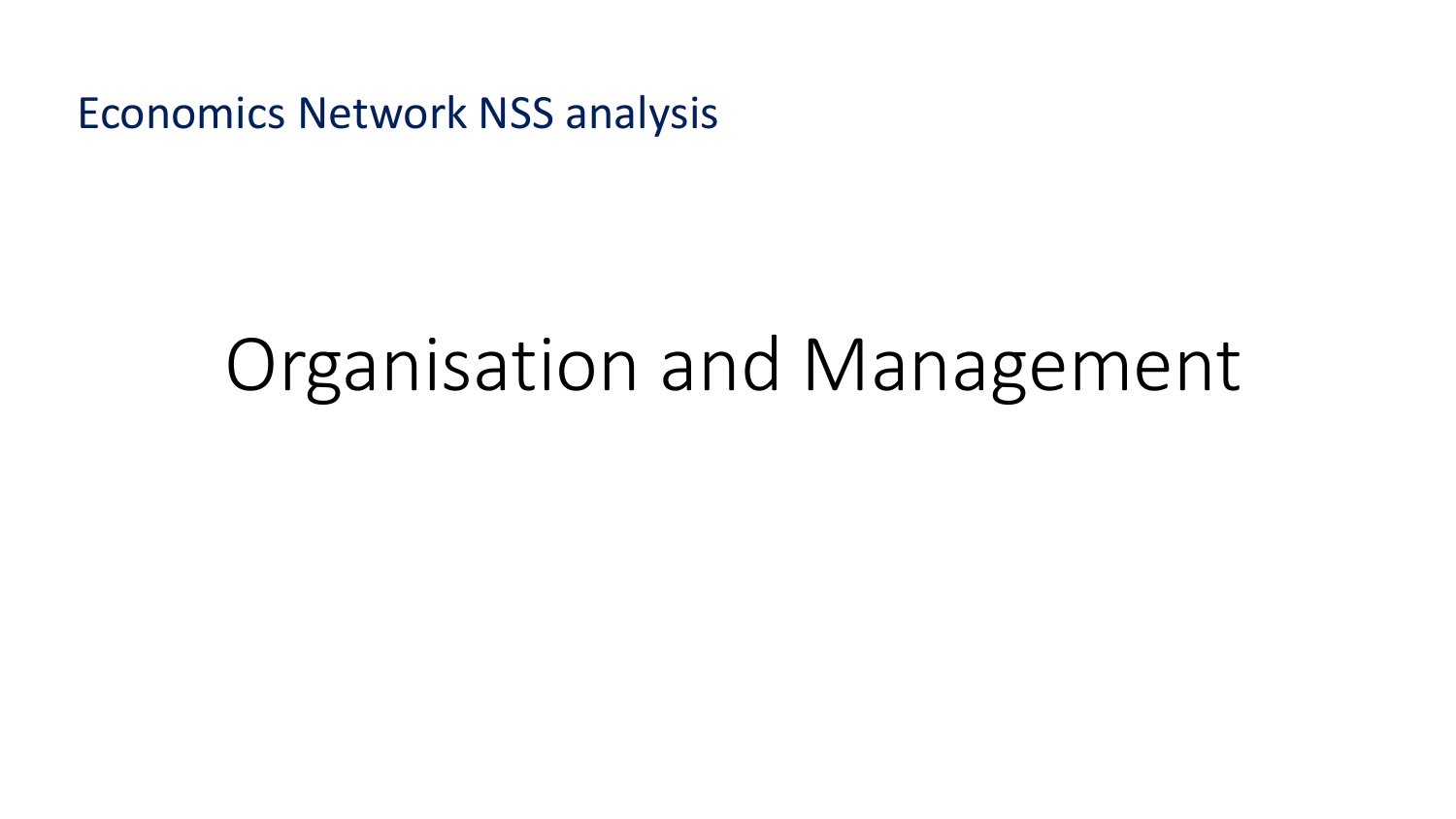

Q15. The course is well organised and running smoothly and  $Q16$ . The timetable works efficiently for me

 $\leftarrow$  Business studies  $\leftarrow$  Economics  $\leftarrow$  Finance  $\leftarrow$  Mathematics  $\leftarrow$  Politics







Q17. Any changes in the course or teaching have been communicated effectively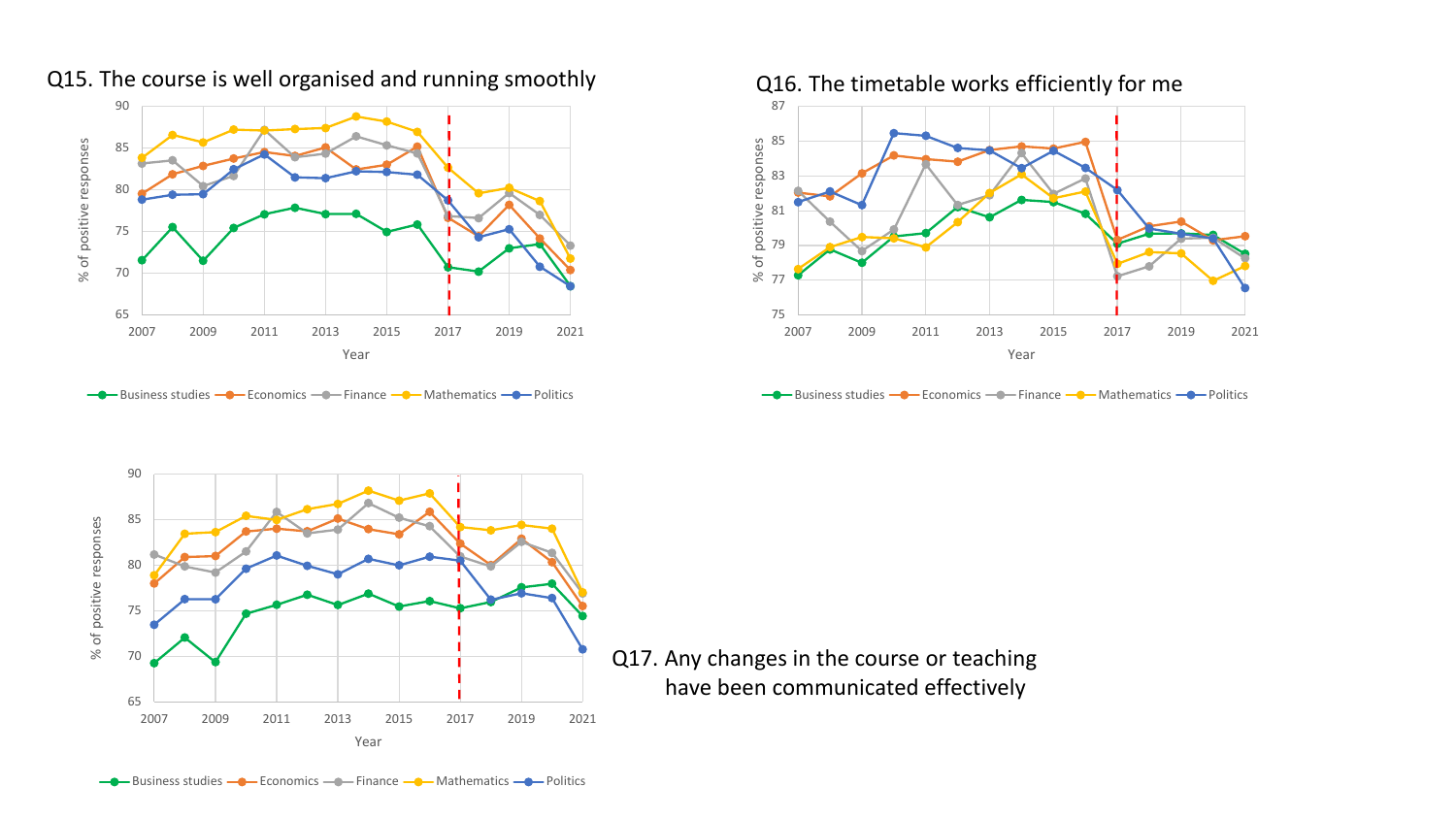# Learning Community and Students Voice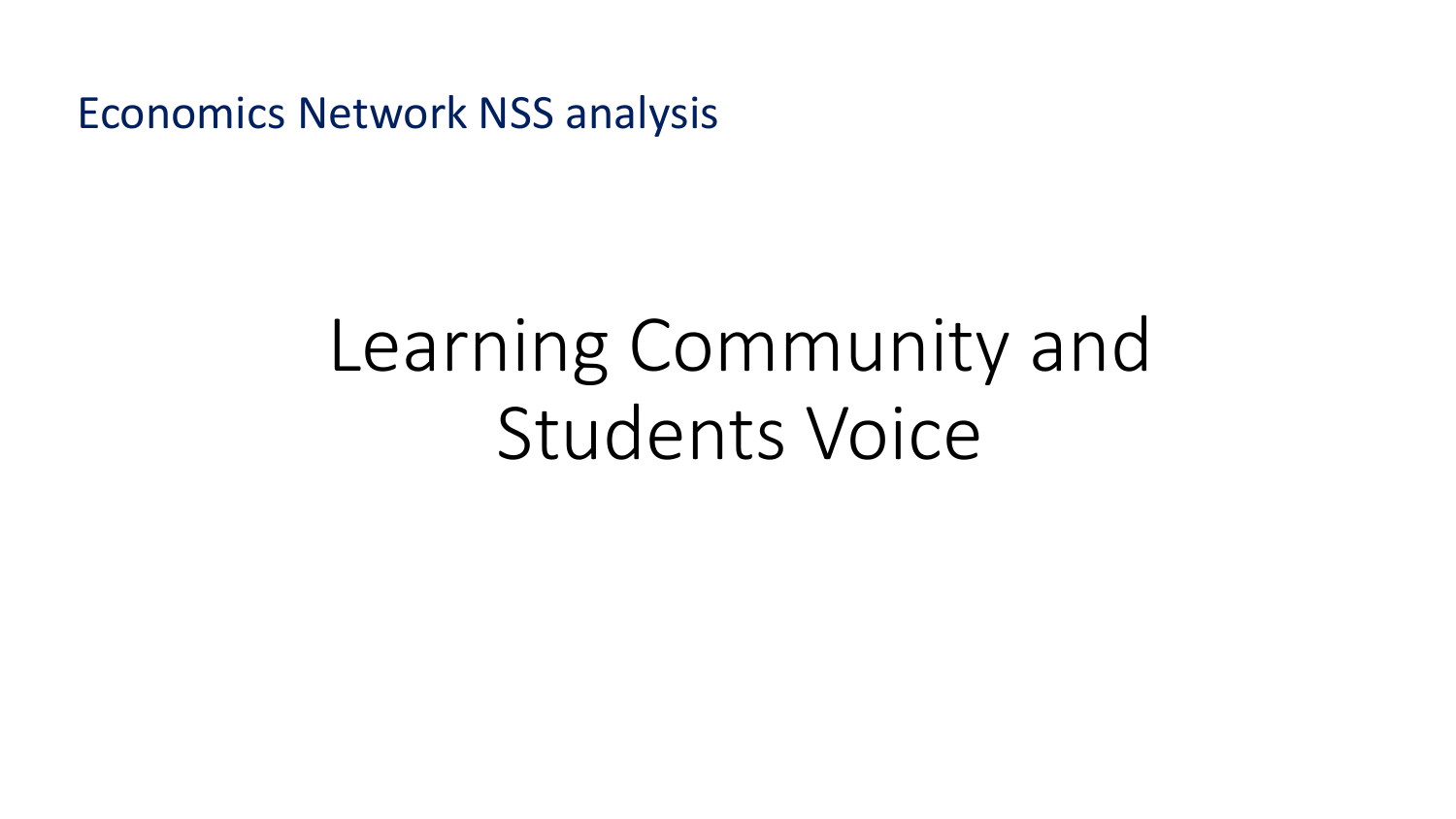

### Q21. I feel part of a community of staff and students

### Q24. Staff value students' views and opinions about the course





 $\overline{Q}$   $\overline{Q}$  and  $\overline{Q}$  and  $\overline{Q}$  and  $\overline{Q}$  and  $\overline{Q}$  and  $\overline{Q}$  and  $\overline{Q}$  and  $\overline{Q}$  and  $\overline{Q}$  and  $\overline{Q}$  and  $\overline{Q}$  and  $\overline{Q}$  and  $\overline{Q}$  and  $\overline{Q}$  and  $\overline{Q}$  and  $\overline{Q}$  and  $\overline$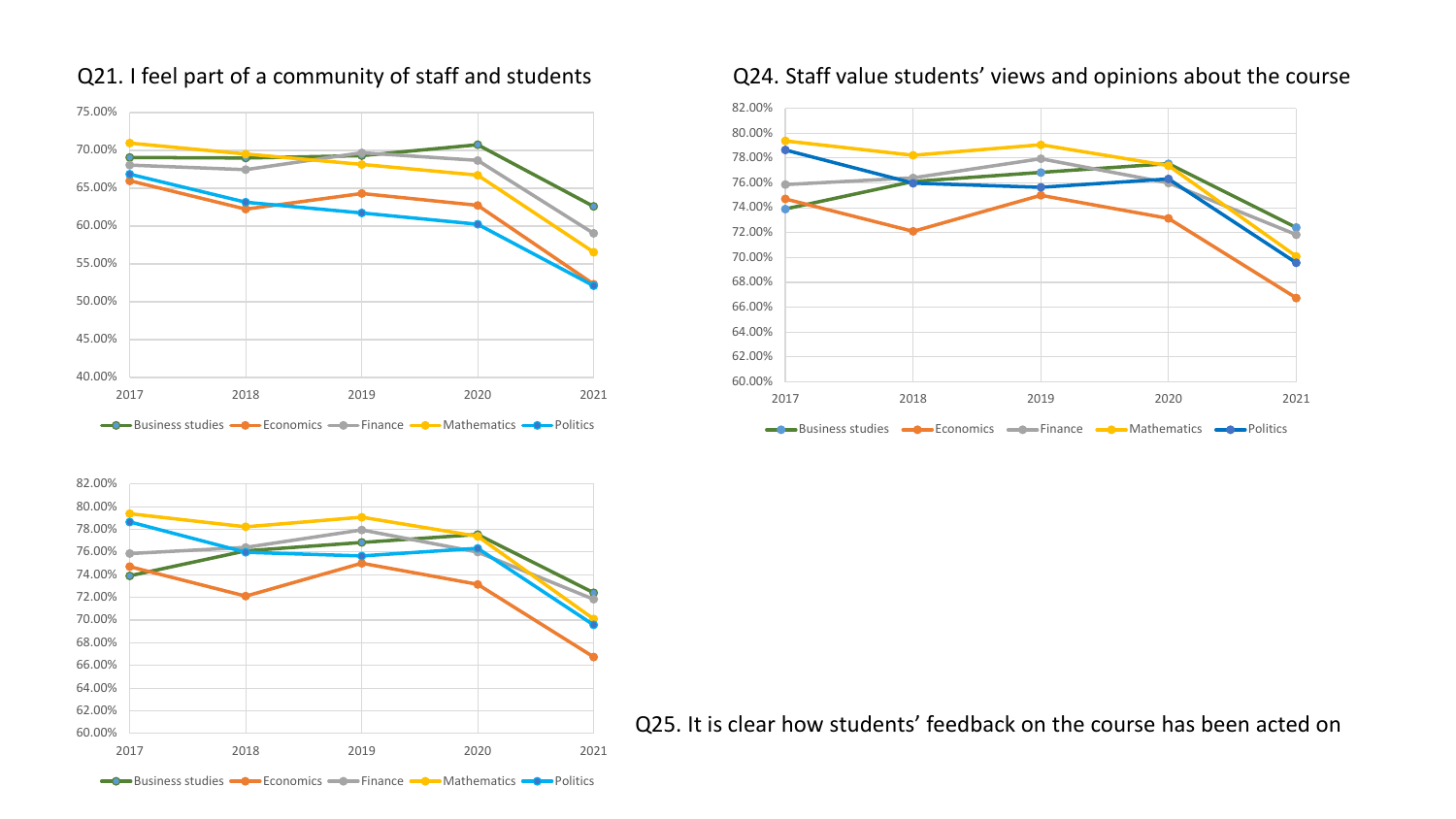Panel Data Analysis 2007 - 2016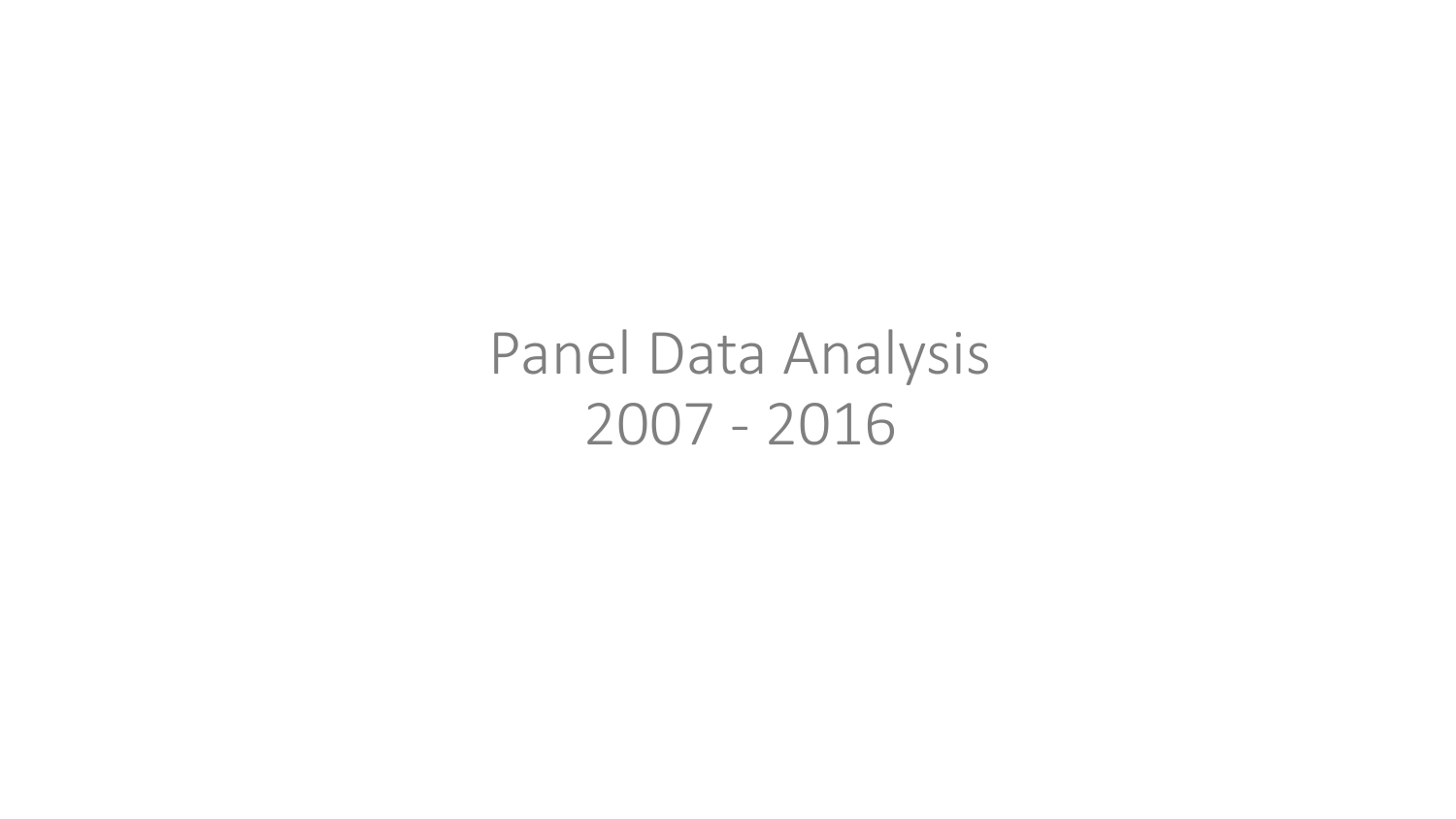## **Panel Data Analysis**

- Fixed Effect Panel Data Analysis
- Balanced Dataset 2007 2016
- 30 Institutions
- 300 Observations
- Dependent variable: Overall Satisfaction (very happy + happy)
- Regressors: NSS questions (Q1 to Q21) (very happy + happy)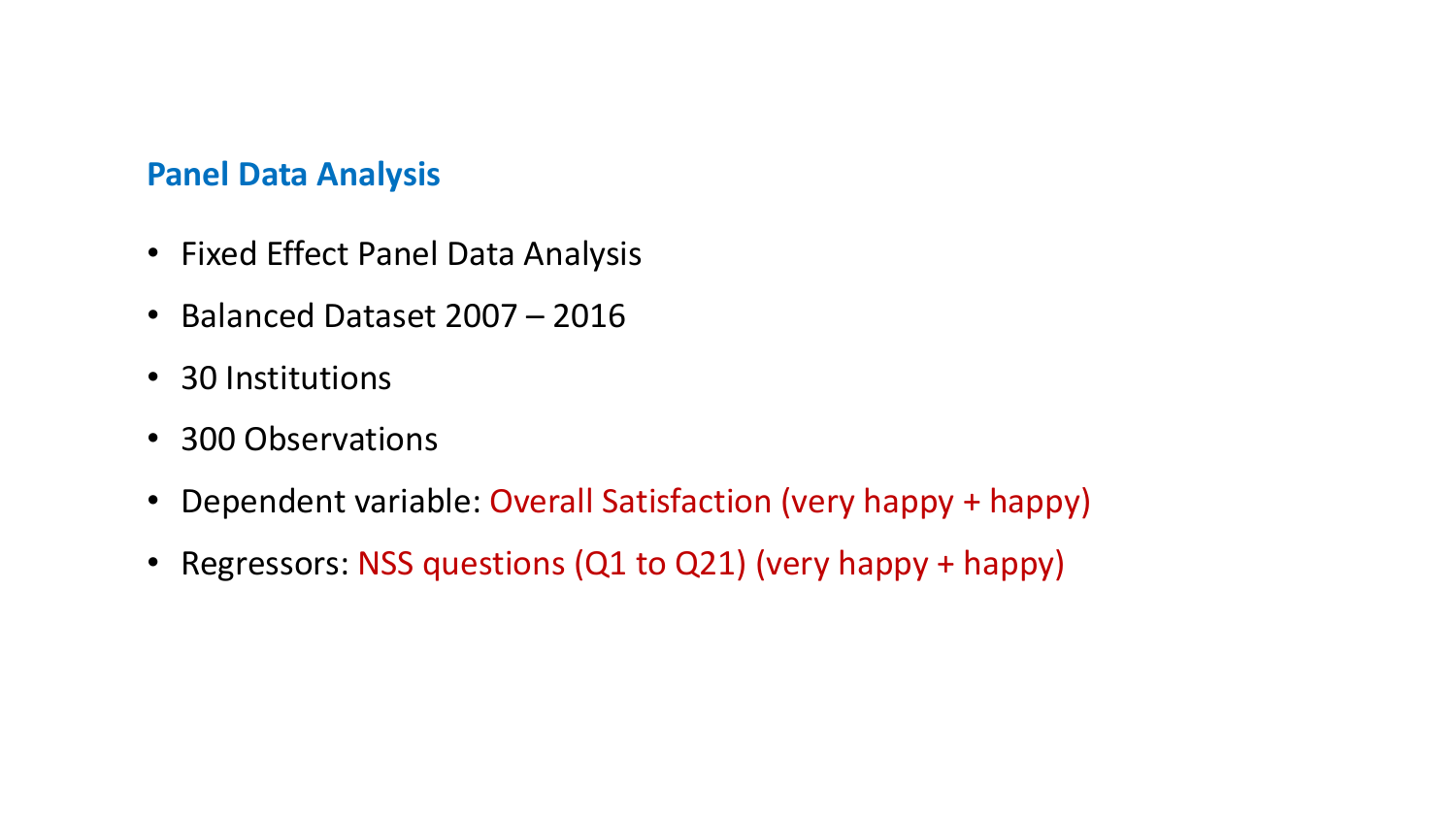| The teaching on my course                       |            |  |
|-------------------------------------------------|------------|--|
|                                                 | .2272164   |  |
| Q1. Staff are good at explaining things***      | (.0609534) |  |
|                                                 | .0765235   |  |
| Q2. Staff have made the subject interesting*    | (.0439895) |  |
|                                                 | .2060793   |  |
| Q4. The course is intellectually stimulating*** | (.0541389) |  |

| <b>Assessment and feedback</b>                                              |            |
|-----------------------------------------------------------------------------|------------|
|                                                                             | .105127    |
| Q6. Assessment arrangements and marking have been fair**                    | (.0437398) |
|                                                                             | $-050932$  |
| Q7. Feedback on my work has been prompt*                                    | (.0267752) |
|                                                                             | .0643863   |
| Q8. I have received detailed comments on my work*                           | (.0371523) |
|                                                                             | $-1127435$ |
| Q9. Feedback on my work has helped me clarify things I did not understand** | (.043643)  |

| <b>Academic support</b>                                              |              |
|----------------------------------------------------------------------|--------------|
|                                                                      | .1030607     |
| Q10. I have received sufficient advice and support with my studies** | (.0454846)   |
|                                                                      | $-0.0917571$ |
| $\sqrt{Q}$ 11. I have been able to contact staff when I needed to*   | (.0511847)   |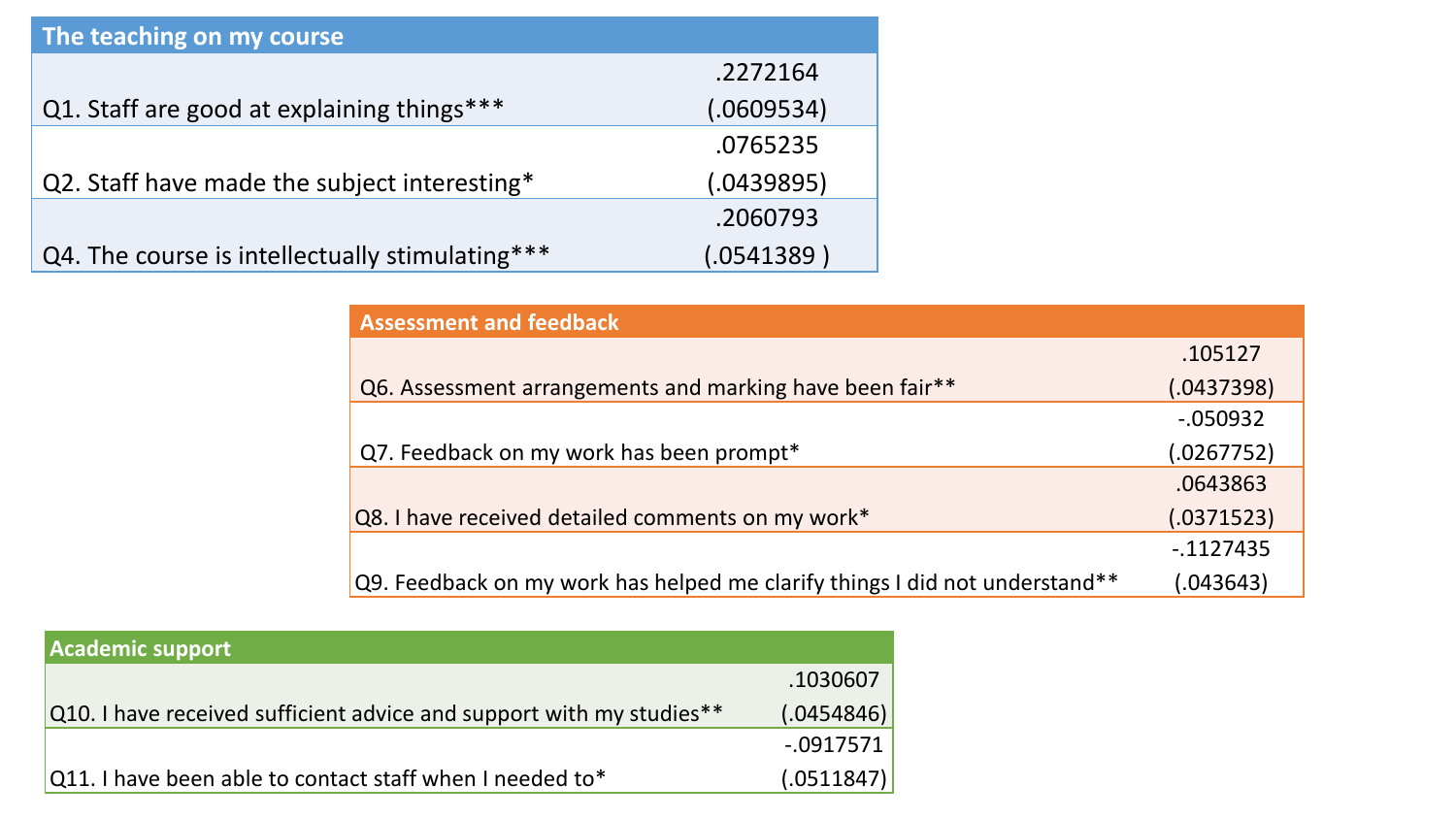| <b>Organisation and management</b>                                                       |              |
|------------------------------------------------------------------------------------------|--------------|
|                                                                                          | $-0.0957968$ |
| $\alpha$ Q14. Any changes in the course or teaching have been communicated effectively** | (.0459249)   |
|                                                                                          | .2848369     |
| $ Q15$ . The course is well organised and is running smoothly***                         | (.0467306)   |

| <b>Learning resources</b>                                                                     |            |
|-----------------------------------------------------------------------------------------------|------------|
|                                                                                               | .0849527   |
| Q17. I have been able to access general IT resources when I needed to*                        | (.0482833) |
|                                                                                               | $-0.10855$ |
| Q18. I have been able to access specialised equipment, facilities or rooms when I needed to** | (.048025)  |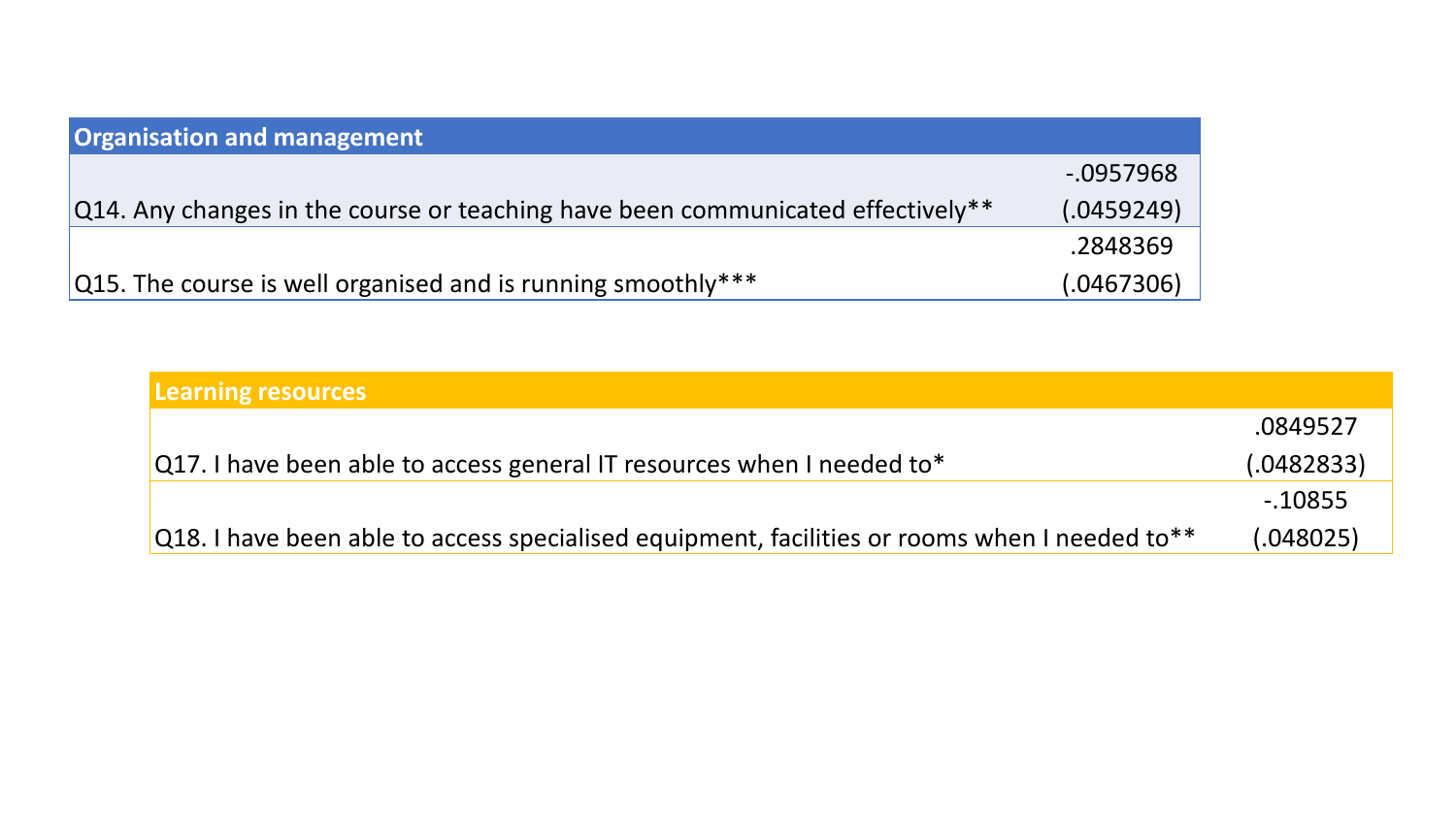Panel Data Analysis 2018 - 2021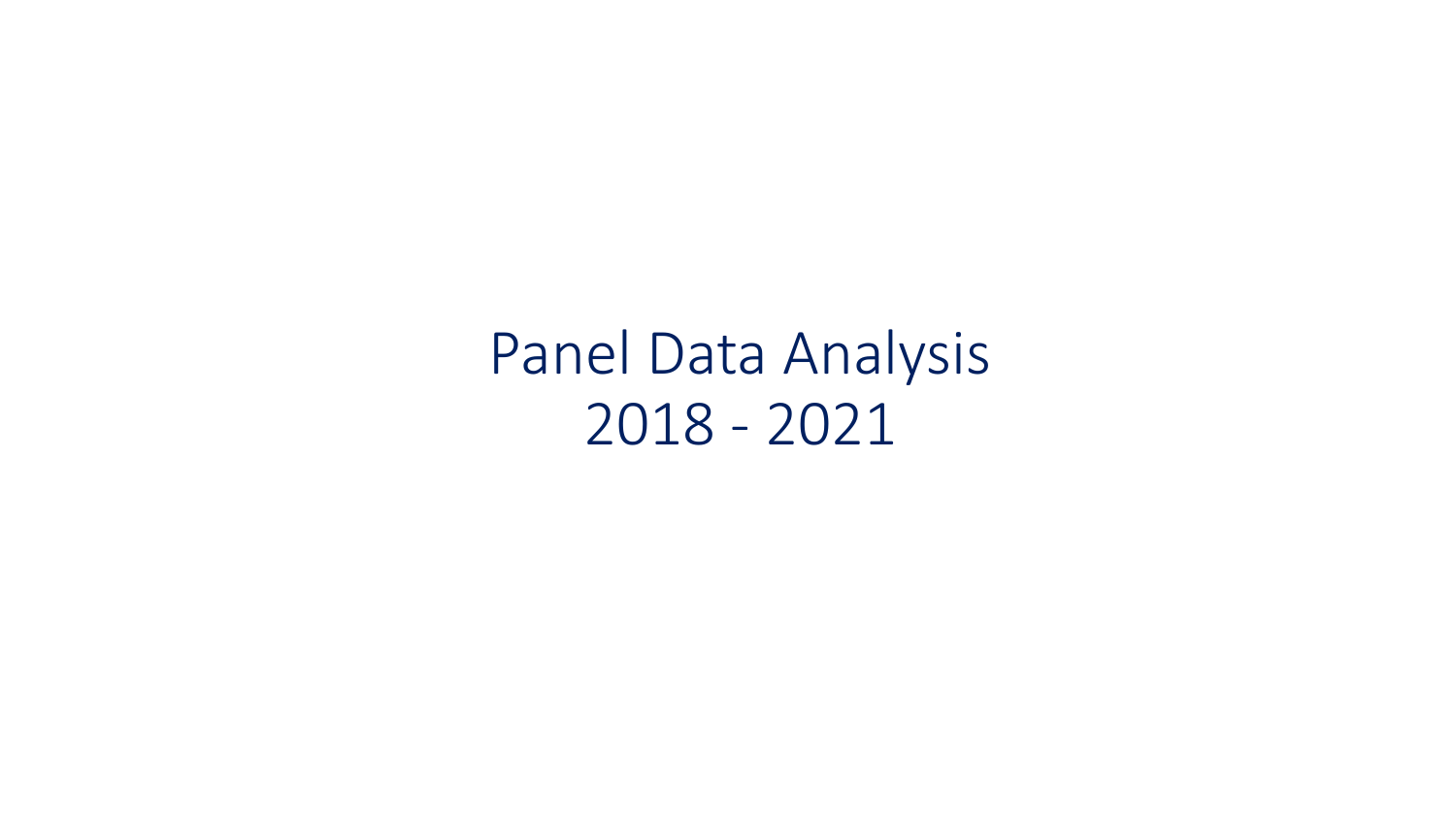## **Panel Data Analysis**

- Fixed Effect Panel Data Analysis
- Balanced Dataset 2018 2021
- 73 Institutions
- 292 Observations
- Dependent variable: Overall Satisfaction (very happy + happy)
- Regressors: NSS questions (very happy + happy) + response rate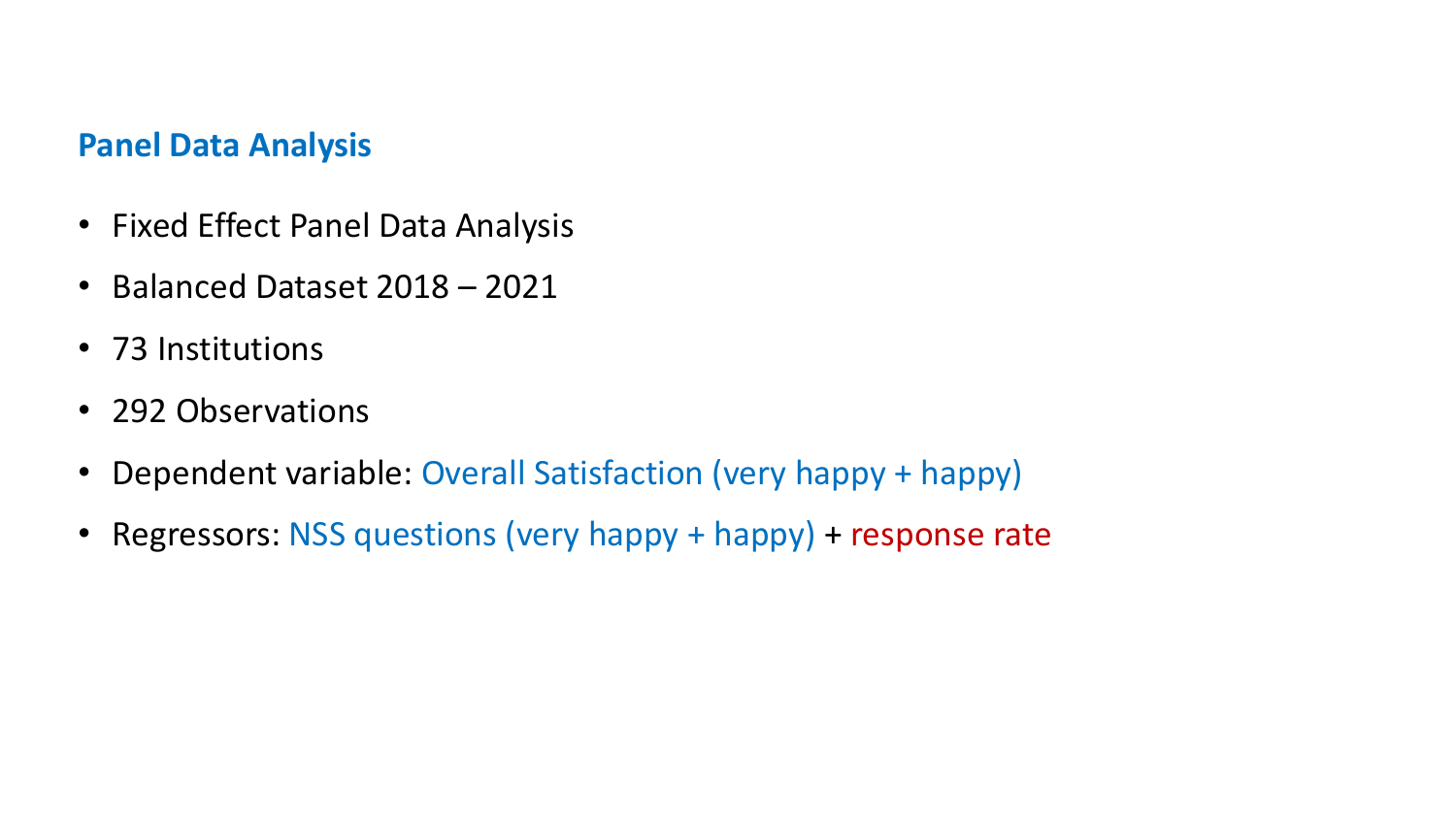| The teaching on my course                      |            |
|------------------------------------------------|------------|
| Q1 Staff are good at explaining things***      | .3616829   |
|                                                | (.0643316) |
| Q3 The course is intellectually stimulating*** | .3064513   |
|                                                | (.0579219) |

| <b>Assessment and feedback</b>                                |             |
|---------------------------------------------------------------|-------------|
|                                                               | $-194732$   |
| Q8 The criteria used in marking have been clear in advance*** | (0.0466573) |

| <b>Organisation and Management</b>                                                     |  |
|----------------------------------------------------------------------------------------|--|
| Q15 The course is well organised and running smoothly**                                |  |
|                                                                                        |  |
| $\Omega$ 17 Any changes in the course or teaching have been communicated effectively** |  |

| Learning resources                                                              |                        |
|---------------------------------------------------------------------------------|------------------------|
| Q18 The IT resources and facilities provided have supported my learning well*** | .1965782<br>(.0540715) |

| <b>Student voice</b>                                                          |            |
|-------------------------------------------------------------------------------|------------|
|                                                                               | .1069339   |
| Q25 It is clear how students' feedback on the course has been acted on**      | (.0473942) |
|                                                                               | $-084874$  |
| Q26 The students' union effectively represents students' academic interests** | (.0394365) |

| $-084874$  |                      | $-0.0433489$ |
|------------|----------------------|--------------|
| (.0394365) | <b>Response Rate</b> | (.0351761)   |
|            |                      |              |

| <b>Learning Opportunities</b> |  |
|-------------------------------|--|
| <b>Academic Support</b>       |  |
| <b>Learning community</b>     |  |

## No impact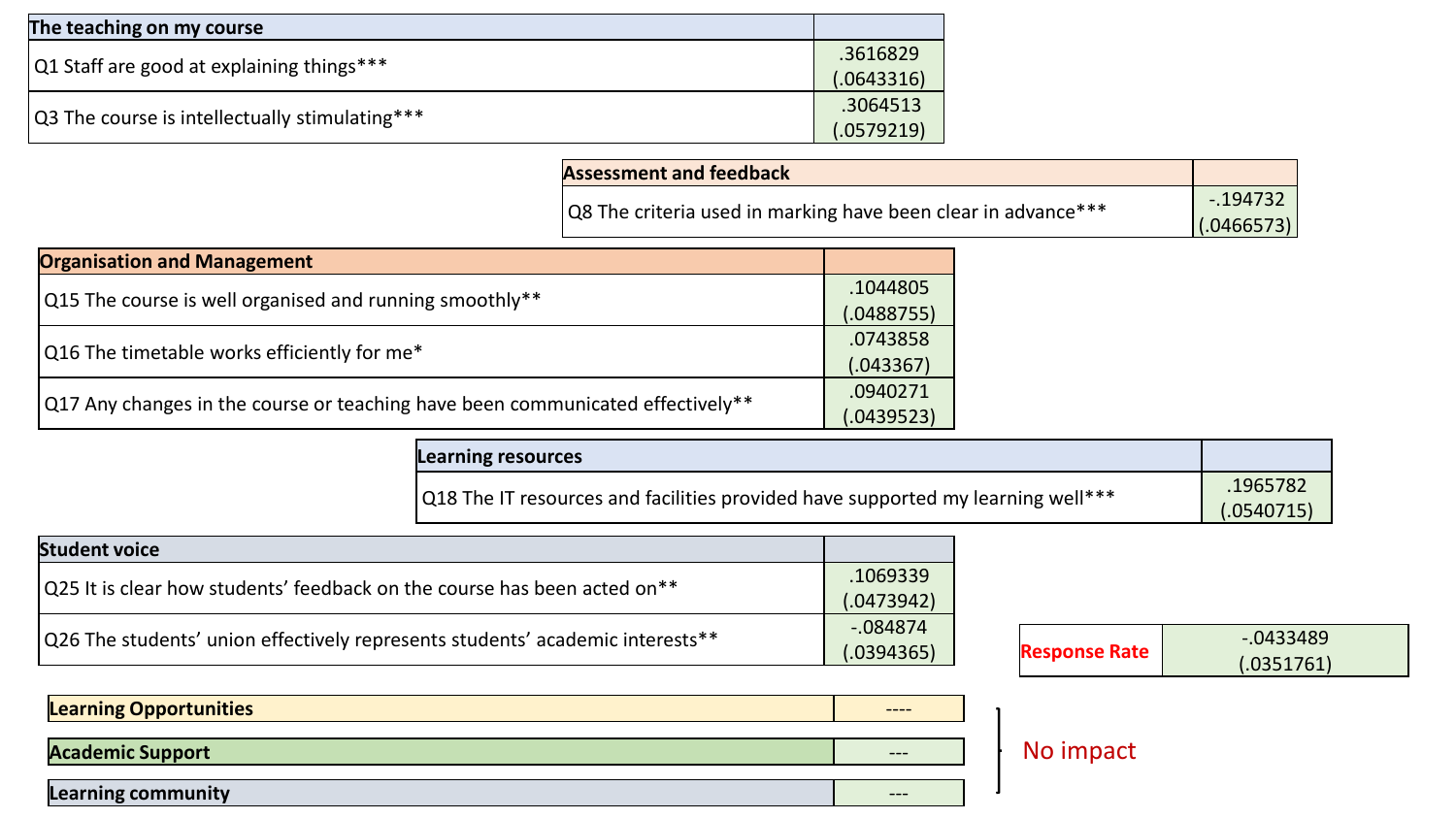# What about the 'very happy' Students?

Panel Data Analysis 2018 - 2021

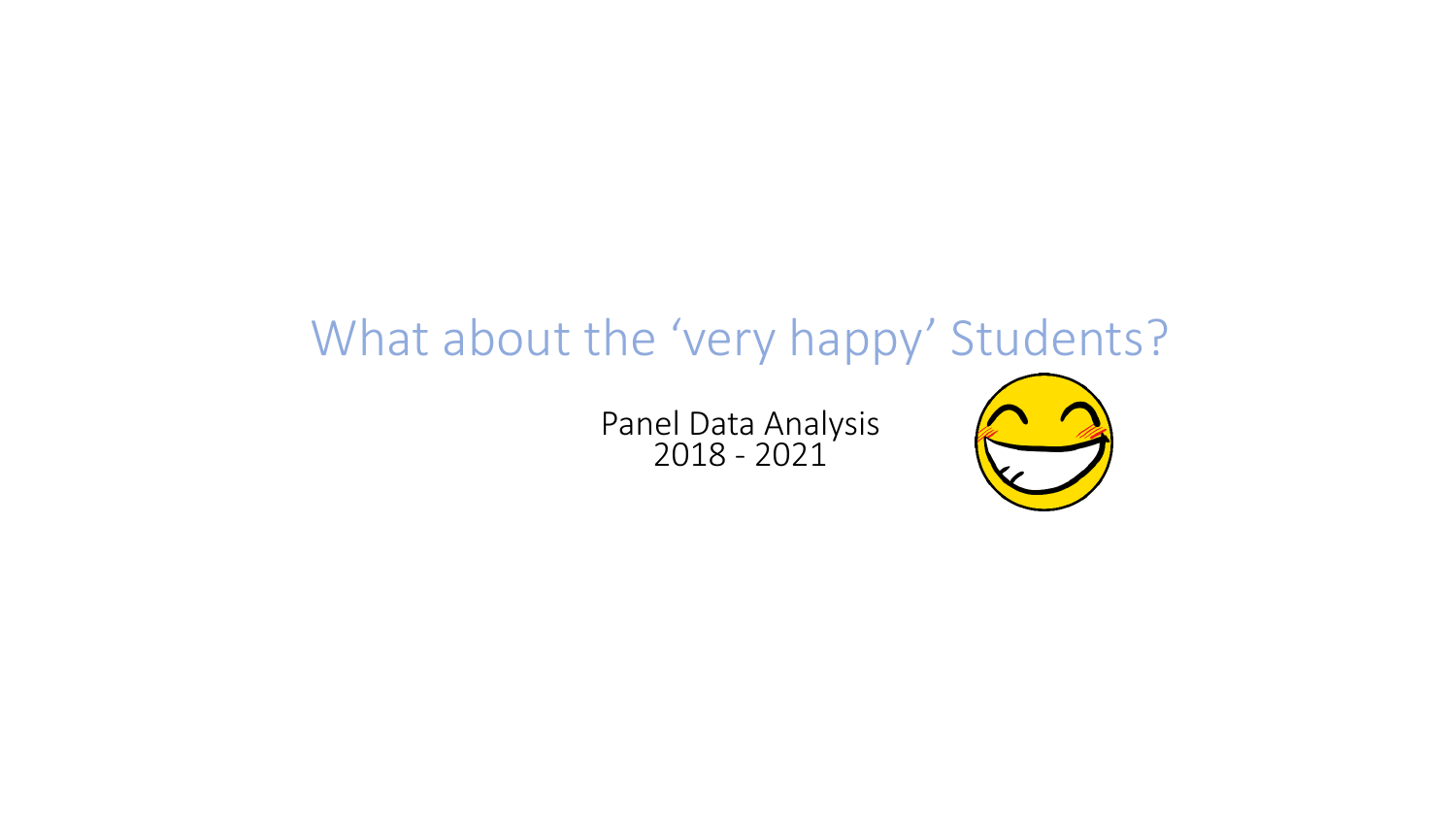| The teaching on my course                                |            |
|----------------------------------------------------------|------------|
|                                                          | .1666066   |
| Q1 Staff are good at explaining things**                 | (.0823612) |
|                                                          | .1126221   |
| Q3 The course is intellectually stimulating*             | (.0647628) |
| Q4 My course has challenged me to achieve my best work** | .1387529   |
|                                                          | .0644658   |

| <b>Academic Support</b>                                                         |                      |
|---------------------------------------------------------------------------------|----------------------|
| Q14 Good advice was available when I needed to make study choices on my course* | .142983<br>(.075085) |

| <b>Organisation and Management</b>                      |                        |
|---------------------------------------------------------|------------------------|
| Q15 The course is well organised and running smoothly** | .1753445<br>(.0850725) |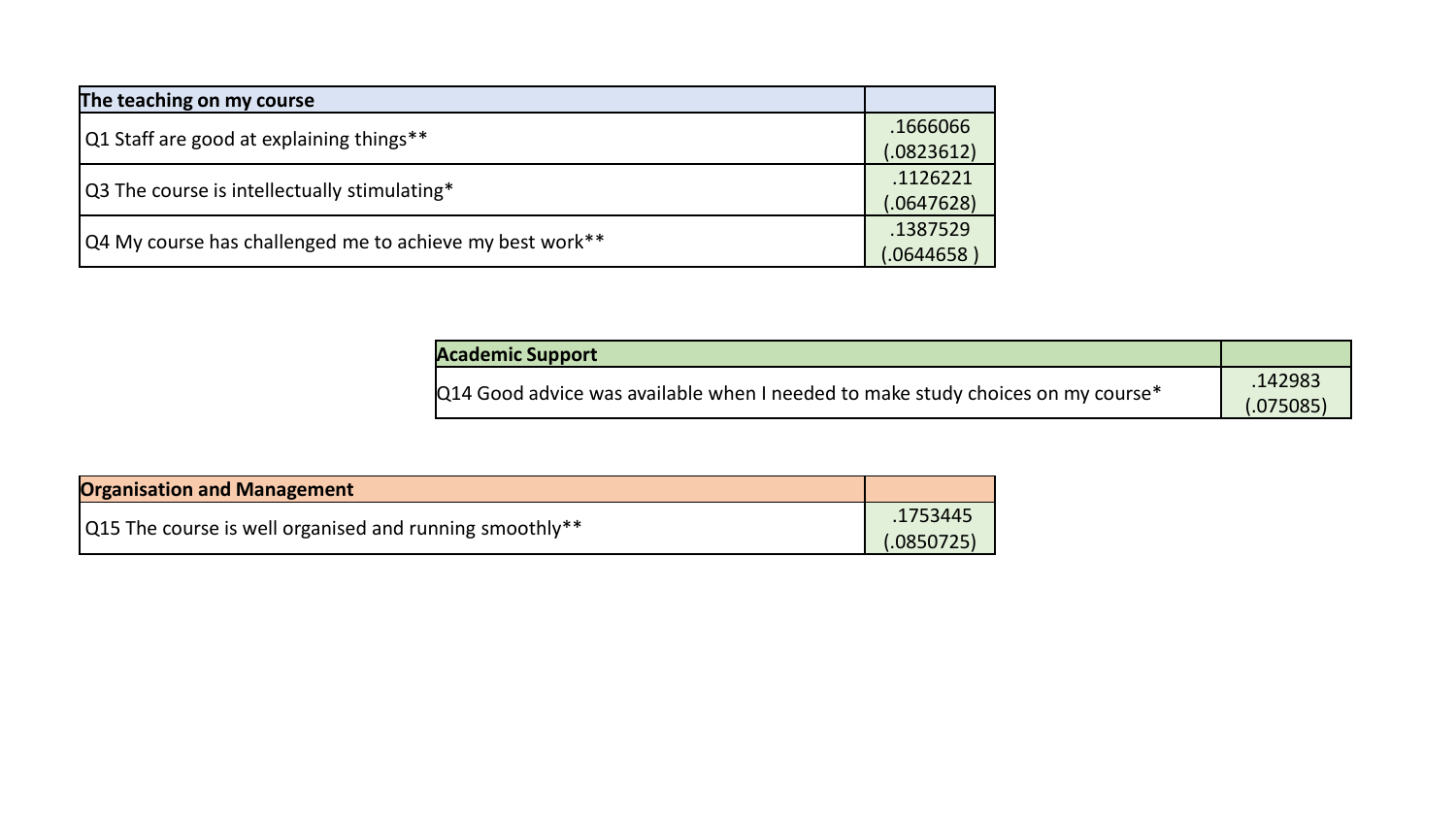# What about the 'unhappy' Students?

Panel Data Analysis 2018 - 2021

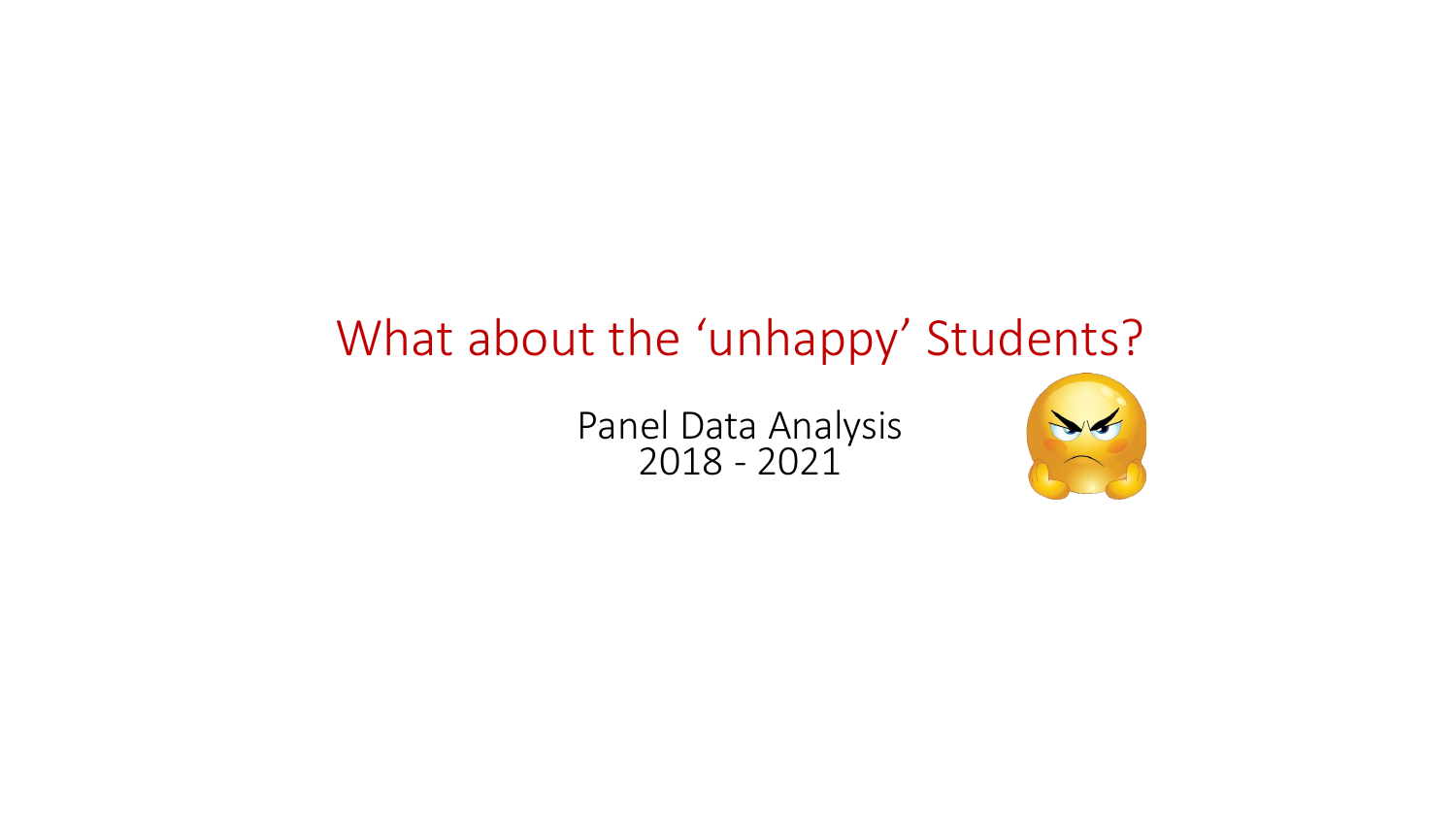| The teaching on my course                     |          |
|-----------------------------------------------|----------|
| Q2 Staff have made the subject interesting*** | .3530428 |
|                                               | .0641433 |

| <b>Learning Opportunities</b>                                                                                               |              |
|-----------------------------------------------------------------------------------------------------------------------------|--------------|
| $\alpha$ My course has provided me with opportunities to explore ideas or concepts in depth. <sup>*</sup>                   | .1443998     |
|                                                                                                                             | (.0743275)   |
| $ Q6 \text{ My course has provided me with opportunities to bring information and ideas together from different topics*** $ | $-0.2953124$ |
|                                                                                                                             | .0679054     |

| <b>Organisation and Management</b>                       |            |
|----------------------------------------------------------|------------|
| Q15 The course is well organised and running smoothly*** | .1885279   |
|                                                          | (.0542461) |

| <b>Learning resources</b>                                                                                    |                       |
|--------------------------------------------------------------------------------------------------------------|-----------------------|
| Q19 The library resources (e.g. books, online services and learning spaces) have supported my learning well* | .1965782<br>.0540715) |

| Learning community                                      |                        |
|---------------------------------------------------------|------------------------|
| Q21 I feel part of a community of staff and students*** | .1467624<br>(.0461941) |